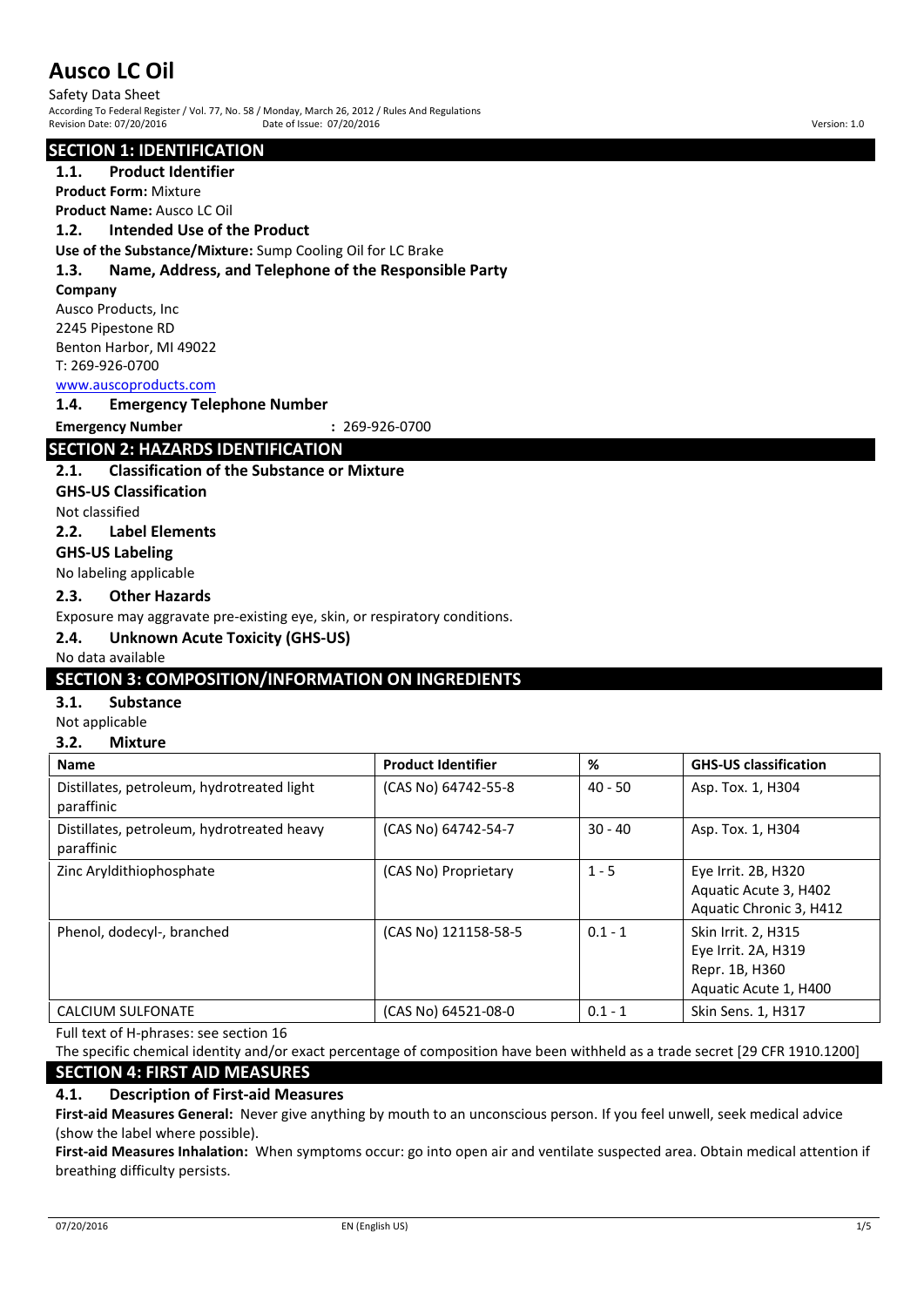Safety Data Sheet

According to Federal Register / Vol. 77, No. 58 / Monday, March 26, 2012 / Rules and Regulations

**First-aid Measures After Skin Contact:** Remove contaminated clothing. Drench affected area with water for at least 15 minutes. Obtain medical attention if irritation develops or persists.

**First-aid Measures After Eye Contact:** Rinse cautiously with water for at least 15 minutes. Remove contact lenses, if present and easy to do. Continue rinsing. Obtain medical attention.

**First-aid Measures After Ingestion:** Rinse mouth. Do NOT induce vomiting. Obtain medical attention.

## **4.2. Most Important Symptoms and Effects Both Acute and Delayed**

**Symptoms/Injuries:** Not expected to present a significant hazard under anticipated conditions of normal use.

**Symptoms/Injuries After Inhalation:** Prolonged exposure may cause irritation.

**Symptoms/Injuries After Skin Contact:** Prolonged exposure may cause skin irritation.

**Symptoms/Injuries After Eye Contact:** May cause slight irritation to eyes.

**Symptoms/Injuries After Ingestion:** Ingestion may cause adverse effects.

**Chronic Symptoms:** None known.

## **4.3. Indication of Any Immediate Medical Attention and Special Treatment Needed**

If exposed or concerned, get medical advice and attention. If medical advice is needed, have product container or label at hand.

## **SECTION 5: FIRE-FIGHTING MEASURES**

## **5.1. Extinguishing Media**

**Suitable Extinguishing Media:** Water spray, dry chemical, foam, carbon dioxide.

**Unsuitable Extinguishing Media:** Do not use a heavy water stream. Use of heavy stream of water may spread fire.

## **5.2. Special Hazards Arising From the Substance or Mixture**

**Fire Hazard:** Not considered flammable but may burn at high temperatures.

**Explosion Hazard:** Product is not explosive.

**Reactivity:** Hazardous reactions will not occur under normal conditions.

## **5.3. Advice for Firefighters**

**Precautionary Measures Fire:** Exercise caution when fighting any chemical fire.

**Firefighting Instructions:** Use water spray or fog for cooling exposed containers.

**Protection During Firefighting:** Do not enter fire area without proper protective equipment, including respiratory protection. **Hazardous Combustion Products:** Thermal decomposition generates: Aldehydes. Smoke. Irritating fumes. Carbon oxides (CO,  $CO<sub>2</sub>$ ). Sulfur oxides.

## **SECTION 6: ACCIDENTAL RELEASE MEASURES**

## **6.1. Personal Precautions, Protective Equipment and Emergency Procedures**

**General Measures:** Avoid prolonged contact with eyes, skin and clothing. Avoid breathing (vapor, mist, spray).

## **6.1.1. For Non-Emergency Personnel**

**Protective Equipment:** Use appropriate personal protection equipment (PPE).

**Emergency Procedures:** Evacuate unnecessary personnel.

## **6.1.2. For Emergency Personnel**

**Protective Equipment:** Equip cleanup crew with proper protection.

**Emergency Procedures:** Upon arrival at the scene, a first responder is expected to recognize the presence of dangerous goods, protect oneself and the public, secure the area, and call for the assistance of trained personnel as soon as conditions permit. Ventilate area.

## **6.2. Environmental Precautions**

Prevent entry to sewers and public waters.

## **6.3. Methods and Materials for Containment and Cleaning Up**

**For Containment:** Contain any spills with dikes or absorbents to prevent migration and entry into sewers or streams. **Methods for Cleaning Up:** Clean up spills immediately and dispose of waste safely. Transfer spilled material to a suitable container for disposal. Contact competent authorities after a spill.

## **6.4. Reference to Other Sections**

See Section 8 for exposure controls and personal protection and Section 13 for disposal considerations.

## **SECTION 7: HANDLING AND STORAGE**

## **7.1. Precautions for Safe Handling**

**Precautions for Safe Handling:** Wash hands and other exposed areas with mild soap and water before eating, drinking or smoking and when leaving work. Avoid prolonged contact with eyes, skin and clothing. Avoid breathing vapors, mist, spray. **Hygiene Measures:** Handle in accordance with good industrial hygiene and safety procedures.

## **7.2. Conditions for Safe Storage, Including Any Incompatibilities**

**Technical Measures:** Comply with applicable regulations.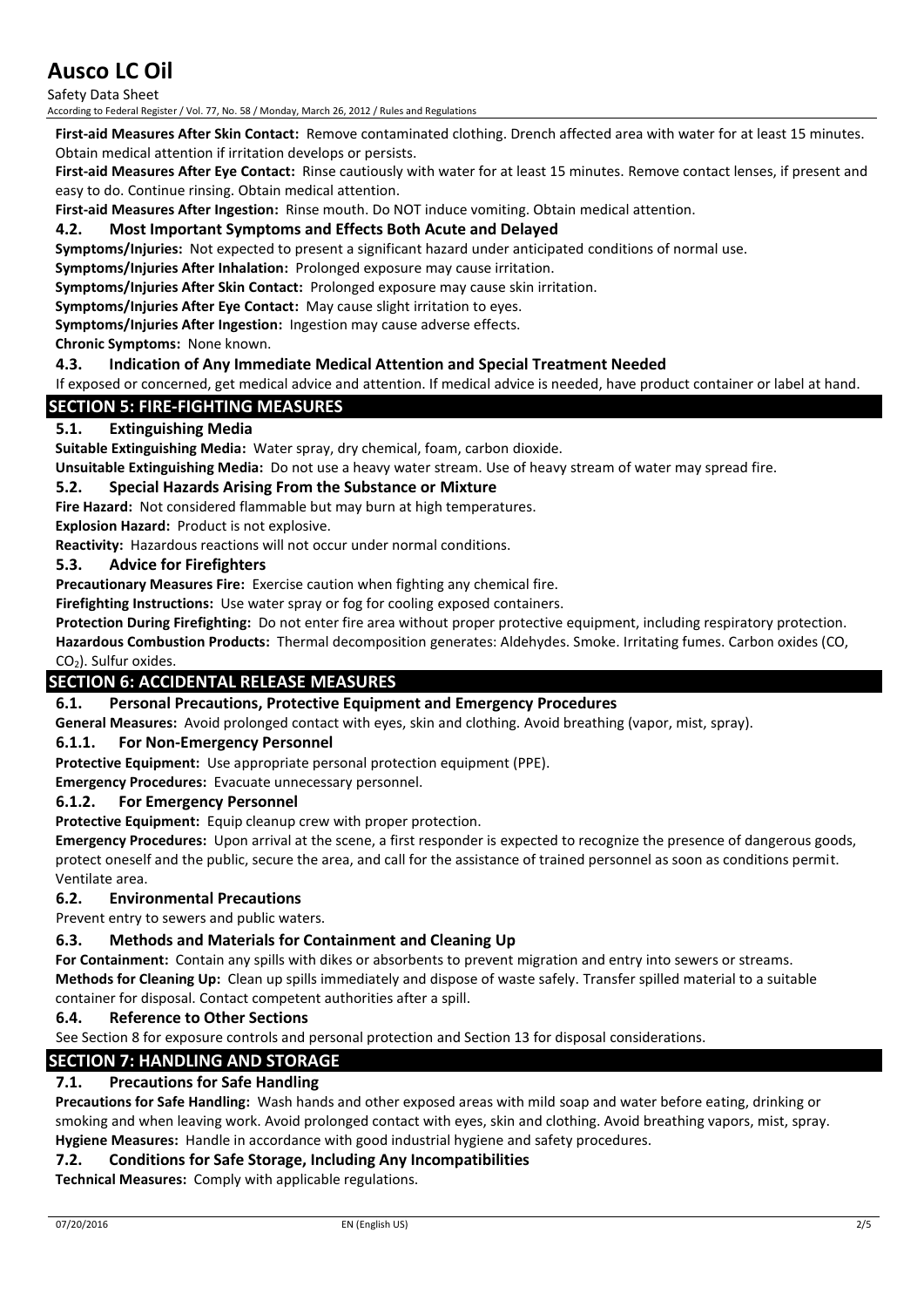Safety Data Sheet

According to Federal Register / Vol. 77, No. 58 / Monday, March 26, 2012 / Rules and Regulations

**Storage Conditions:** Keep container closed when not in use. Store in a dry, cool place. Keep/Store away from direct sunlight, extremely high or low temperatures and incompatible materials.

**Incompatible Products:** Strong acids, strong bases, strong oxidizers.

**7.3. Specific End Use(s)**

#### Sump Cooling Oil for LC Brake

## **SECTION 8: EXPOSURE CONTROLS/PERSONAL PROTECTION**

## **8.1. Control Parameters**

For substances listed in section 3 that are not listed here, there are no established exposure limits from the manufacturer, supplier, importer, or the appropriate advisory agency including: ACGIH (TLV), AIHA (WEEL), NIOSH (REL), or OSHA (PEL).

### **8.2. Exposure Controls**

- 
- **Appropriate Engineering Controls :** Emergency eye wash fountains and safety showers should be available in the immediate vicinity of any potential exposure. Ensure adequate ventilation, especially in confined areas. Ensure all national/local regulations are observed.

**Personal Protective Equipment : Gloves. Protective clothing. Protective goggles.** 



| <b>Materials for Protective Clothing</b> |
|------------------------------------------|
| <b>Hand Protection</b>                   |
| <b>Eve Protection</b>                    |
| <b>Skin and Body Protection</b>          |
| <b>Respiratory Protection</b>            |

- **Materials for Protective Clothing :** Chemically resistant materials and fabrics.
- **Hand Protection :** Wear protective gloves.
- **Eye Protection :** Chemical safety goggles.
- **Skin and Body Protection :** Wear suitable protective clothing.
- **:** If exposure limits are exceeded or irritation is experienced, approved respiratory protection should be worn. In case of inadequate ventilation, oxygen deficient atmosphere, or where exposure levels are not known wear approved respiratory protection.

#### **Other Information :** When using, do not eat, drink or smoke.

## **SECTION 9: PHYSICAL AND CHEMICAL PROPERTIES**

| <b>Information on Basic Physical and Chemical Properties</b><br>9.1. |                                     |  |
|----------------------------------------------------------------------|-------------------------------------|--|
| <b>Physical State</b>                                                | : Liquid                            |  |
| Appearance                                                           | : Amber                             |  |
| Odor                                                                 | : Characteristic.                   |  |
| <b>Odor Threshold</b>                                                | : No data available                 |  |
| рH                                                                   | : No data available                 |  |
| <b>Evaporation Rate</b>                                              | : No data available                 |  |
| <b>Melting Point</b>                                                 | : No data available                 |  |
| <b>Freezing Point</b>                                                | : No data available                 |  |
| <b>Boiling Point</b>                                                 | : > 316 °C (> 600.8 °F)             |  |
| <b>Flash Point</b>                                                   | : > 160 °C (> 320 °F)               |  |
| <b>Auto-ignition Temperature</b>                                     | : No data available                 |  |
| <b>Decomposition Temperature</b>                                     | : No data available                 |  |
| Flammability (solid, gas)                                            | : No data available                 |  |
| <b>Vapor Pressure</b>                                                | : No data available                 |  |
| <b>Relative Vapor Density at 20°C</b>                                | : No data available                 |  |
| <b>Relative Density</b>                                              | : 0.855                             |  |
| <b>Solubility</b>                                                    | : Negligible                        |  |
| <b>Partition Coefficient: N-Octanol/Water</b>                        | : No data available                 |  |
| <b>Viscosity</b>                                                     | : 30.7 mm <sup>2</sup> /s (@ 40 °C) |  |
| 9.2.<br><b>Other Information</b> No additional information available |                                     |  |

## **SECTION 10: STABILITY AND REACTIVITY**

**10.1. Reactivity:** Hazardous reactions will not occur under normal conditions.

**10.2. Chemical Stability:** Stable under recommended handling and storage conditions (see section 7).

**10.3. Possibility of Hazardous Reactions:** Hazardous polymerization will not occur.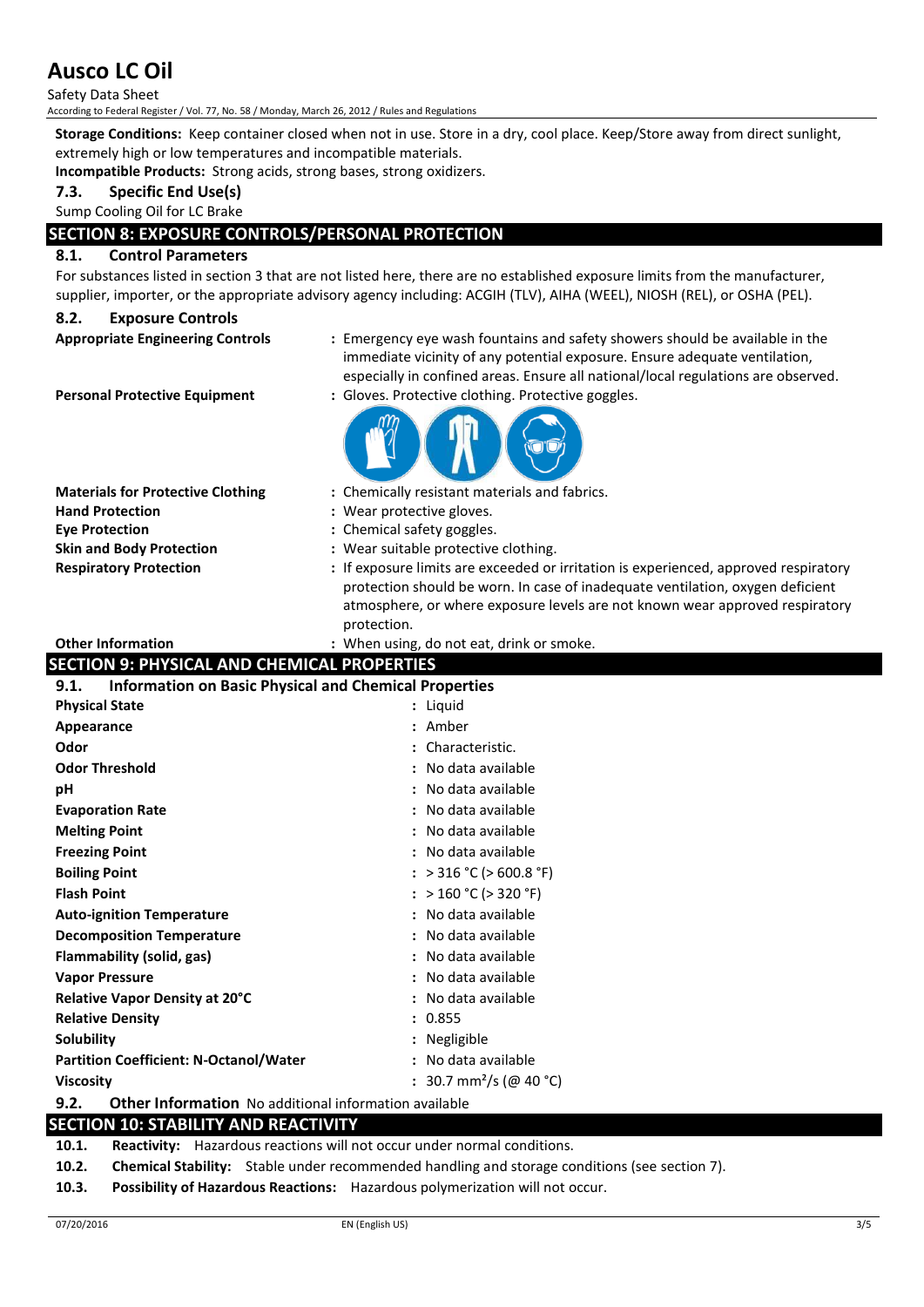Safety Data Sheet

According to Federal Register / Vol. 77, No. 58 / Monday, March 26, 2012 / Rules and Regulations

- **10.4. Conditions to Avoid:** Direct sunlight, extremely high or low temperatures, and incompatible materials.
- **10.5. Incompatible Materials:** Strong acids, strong bases, strong oxidizers.
- **10.6. Hazardous Decomposition Products:** Does not decompose.

## **SECTION 11: TOXICOLOGICAL INFORMATION**

## **11.1. Information on Toxicological Effects**

**Acute Toxicity:** Not classified

| Distillates, petroleum, hydrotreated light paraffinic (64742-55-8) |                |
|--------------------------------------------------------------------|----------------|
| <b>LD50 Oral Rat</b>                                               | $>$ 5000 mg/kg |
| <b>LD50 Dermal Rabbit</b>                                          | > 2000         |
| <b>LC50 Inhalation Rat</b>                                         | 5.53 mg/l/4h   |
| Distillates, petroleum, hydrotreated heavy paraffinic (64742-54-7) |                |
| <b>LD50 Oral Rat</b>                                               | $>$ 15 g/kg    |

#### **Skin Corrosion/Irritation:** Not classified

**Serious Eye Damage/Irritation:** Not classified

**Respiratory or Skin Sensitization:** Not classified.

**Germ Cell Mutagenicity:** Not classified

**Carcinogenicity:** Not classified

**Reproductive Toxicity:** Not classified.

**Specific Target Organ Toxicity (Single Exposure):** Not classified

**Specific Target Organ Toxicity (Repeated Exposure):** Not classified

**Aspiration Hazard:** Not classified

**Symptoms/Injuries After Inhalation:** Prolonged exposure may cause irritation.

**Symptoms/Injuries After Skin Contact:** Prolonged exposure may cause skin irritation.

**Symptoms/Injuries After Eye Contact:** May cause slight irritation to eyes.

**Symptoms/Injuries After Ingestion:** Ingestion may cause adverse effects.

**Chronic Symptoms:** None known.

## **SECTION 12: ECOLOGICAL INFORMATION**

**12.1. Toxicity**

**Ecology - General :** Not classified.

| Distillates, petroleum, hydrotreated light paraffinic (64742-55-8) |                                                                  |
|--------------------------------------------------------------------|------------------------------------------------------------------|
| LC50 Fish 1                                                        | > 5000 mg/l (Exposure time: 96 h - Species: Oncorhynchus mykiss) |
| <b>EC50 Daphnia 1</b>                                              | > 1000 mg/l (Exposure time: 48 h - Species: Daphnia magna)       |
| Distillates, petroleum, hydrotreated heavy paraffinic (64742-54-7) |                                                                  |
| LC50 Fish 1                                                        | > 5000 mg/l (Exposure time: 96 h - Species: Oncorhynchus mykiss) |
| <b>EC50 Daphnia 1</b>                                              | > 1000 mg/l (Exposure time: 48 h - Species: Daphnia magna)       |
|                                                                    |                                                                  |

## **12.2. Persistence and Degradability**

| <b>Ausco LC Oil</b>                       |                  |
|-------------------------------------------|------------------|
| <b>Persistence and Degradability</b>      | Not established. |
| <b>Bioaccumulative Potential</b><br>12.3. |                  |
| Ausco LC Oil                              |                  |

| <b>Bioaccumulative</b> | - Not          |
|------------------------|----------------|
| Potential              | * established. |
| $\sim$<br>.            | $\cdot$ .      |

**12.4. Mobility in Soil** No additional information available

**12.5. Other Adverse Effects**

**Other Information :** Avoid release to the environment.

## **SECTION 13: DISPOSAL CONSIDERATIONS**

## **13.1. Waste Treatment Methods**

**Waste Disposal Recommendations:** Dispose of contents/container in accordance with local, regional, national, and international regulations.

**Ecology - Waste Materials:** Avoid release to the environment.

## **SECTION 14: TRANSPORT INFORMATION**

The shipping description(s) stated herein were prepared in accordance with certain assumptions at the time the SDS was authored, and can vary based on a number of variables that may or may not have been known at the time the SDS was issued.